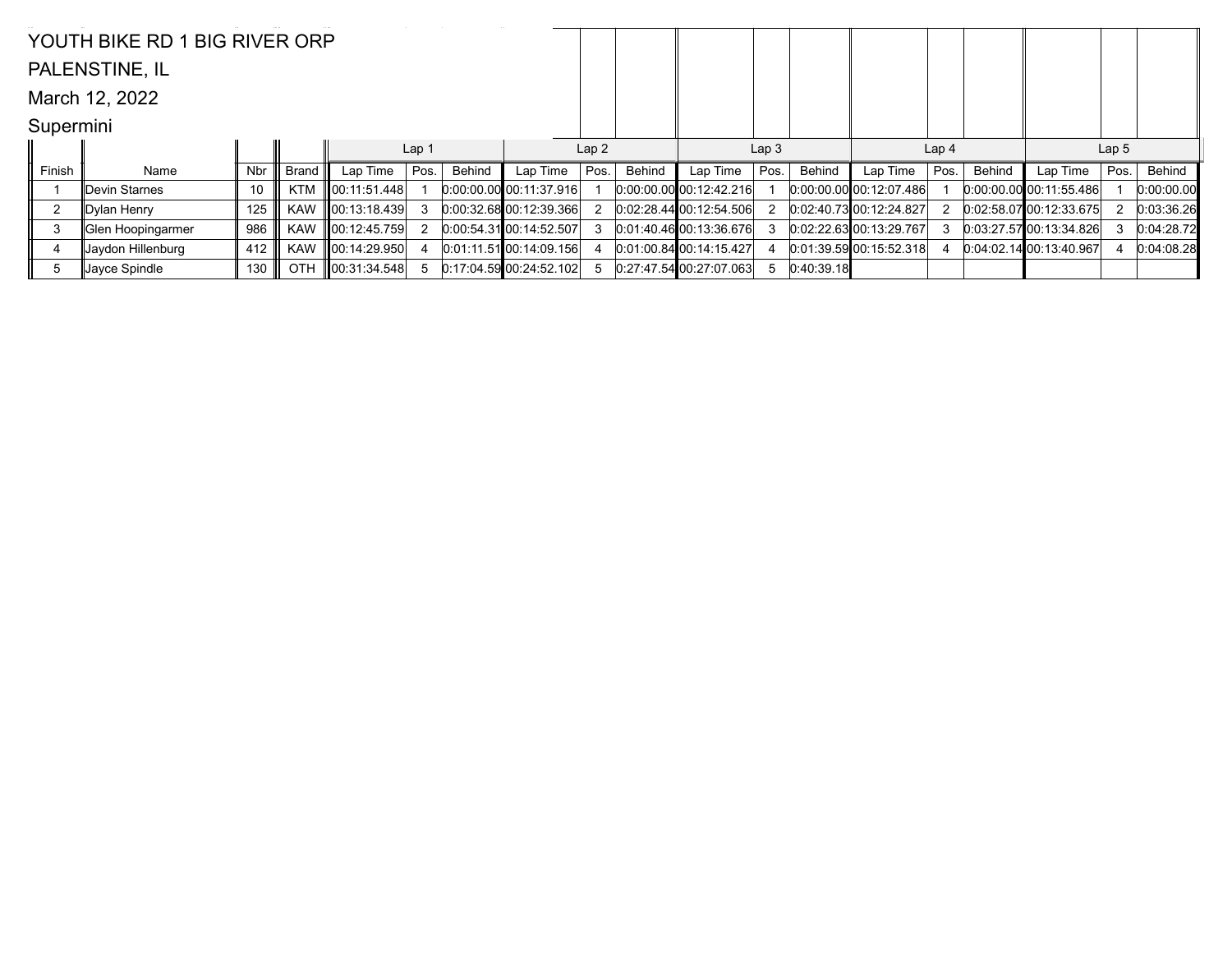|                | YOUTH BIKE RD 1 BIG RIVER ORP |     |            |                    |                  |            |                             |      |        |                           |                  |        |                                 |                  |            |                             |      |            |
|----------------|-------------------------------|-----|------------|--------------------|------------------|------------|-----------------------------|------|--------|---------------------------|------------------|--------|---------------------------------|------------------|------------|-----------------------------|------|------------|
|                | PALENSTINE, IL                |     |            |                    |                  |            |                             |      |        |                           |                  |        |                                 |                  |            |                             |      |            |
|                | March 12, 2022                |     |            |                    |                  |            |                             |      |        |                           |                  |        |                                 |                  |            |                             |      |            |
| 85cc Senior    |                               |     |            |                    |                  |            |                             |      |        |                           |                  |        |                                 |                  |            |                             |      |            |
|                |                               |     |            |                    | Lap <sub>1</sub> |            |                             | Lap2 |        |                           | Lap <sub>3</sub> |        |                                 | Lap <sub>4</sub> |            | Lap <sub>5</sub>            |      |            |
| Finish         | Name                          | Nbr | Brand      | Lap Time           | Pos.             | Behind     | Lap Time                    | Pos. | Behind | Lap Time                  | Pos.             | Behind | Lap Time                        | Pos.             | Behind     | Lap Time                    | Pos. | Behind     |
|                | ∥Garrett Ferguson             | 33  | <b>KTM</b> | 00:12:54.659       |                  |            | 0.00.00.00 00.12.36.906     |      |        | $0:00:00.00$ 00:12:50.346 |                  |        | $[0:00:00.00]$ $[00:14:09.447]$ |                  |            | $[0:00:00.00]$ 00:12:59.487 |      | 0:00:00.00 |
| $\overline{2}$ | ∥Dawson Starnes               | 22  | <b>KTM</b> | 00:13:13.209       | 2                |            | 0.00:18.55100:16:22.728     |      |        | 0.00:15.2700:12:51.636    |                  |        | 0.04:05.6600:12:34.227          |                  |            | $[0.02:30.44]$ 00:12:18.986 |      | 0:01:49.94 |
| 3              | ∥Dylan Royer                  | 107 | <b>KAW</b> | 00:15:09.140       |                  |            | 0.00:26.5500:14:11.527      |      |        | 0.00.20.26000.13.34.996   |                  |        | 0.00:28.0900:13.57.707          | 3                |            | $[0.01.51.57]$ 00:13:35.937 | 3    | 0:03:08.52 |
| 4              | Jace Bishop                   | 117 | <b>HSQ</b> | $\ 00:16:03.641\ $ | 5                |            | 0:00:54.50 00:14:35.857     |      |        | 0:01:03.56 00:13:57.777   |                  |        | $0.01:41.61$ 00:14:08.296       |                  |            | 0.01:52.20[00:14:15.397]    |      | 0:02:31.66 |
| 5              | Ryder Becktell                | 428 | OTH        | 00:14:42.590       | 3                |            | $[0.01:29.38]$ 00:14:17.817 |      |        | 0.03:28.84100:15.41.017   | 5                |        | $0:00.04.14$ 00:15:13.068       | 5                | 0:01:08.92 |                             |      |            |
| 6              | ∥Kipton Edie                  | 330 | <b>KAW</b> | 00:16:27.381       |                  |            | 0.00:17.3600:14:33.167      |      |        | 0:00.21.05000:15.20.457   | 6                |        | 0.01:39.5800:15:06.587          | 6                | 0:01:33.10 |                             |      |            |
|                | ∥Isaiah Friend                | 44  | KAW        | 00:16:10.021       | 6                |            | $[0:00:06.38]$ 00:14:53.077 |      |        | $0:00:02.55$ 00:18:01.979 |                  |        | $0:02:44.07$ 00:15:38.947       |                  | 0:03:16.43 |                             |      |            |
| 8              | Bryson Lackey                 | 2   | YAM        | $\ 00:17:06.651\ $ | 8                | 0:00:39.27 |                             |      |        |                           |                  |        |                                 |                  |            |                             |      |            |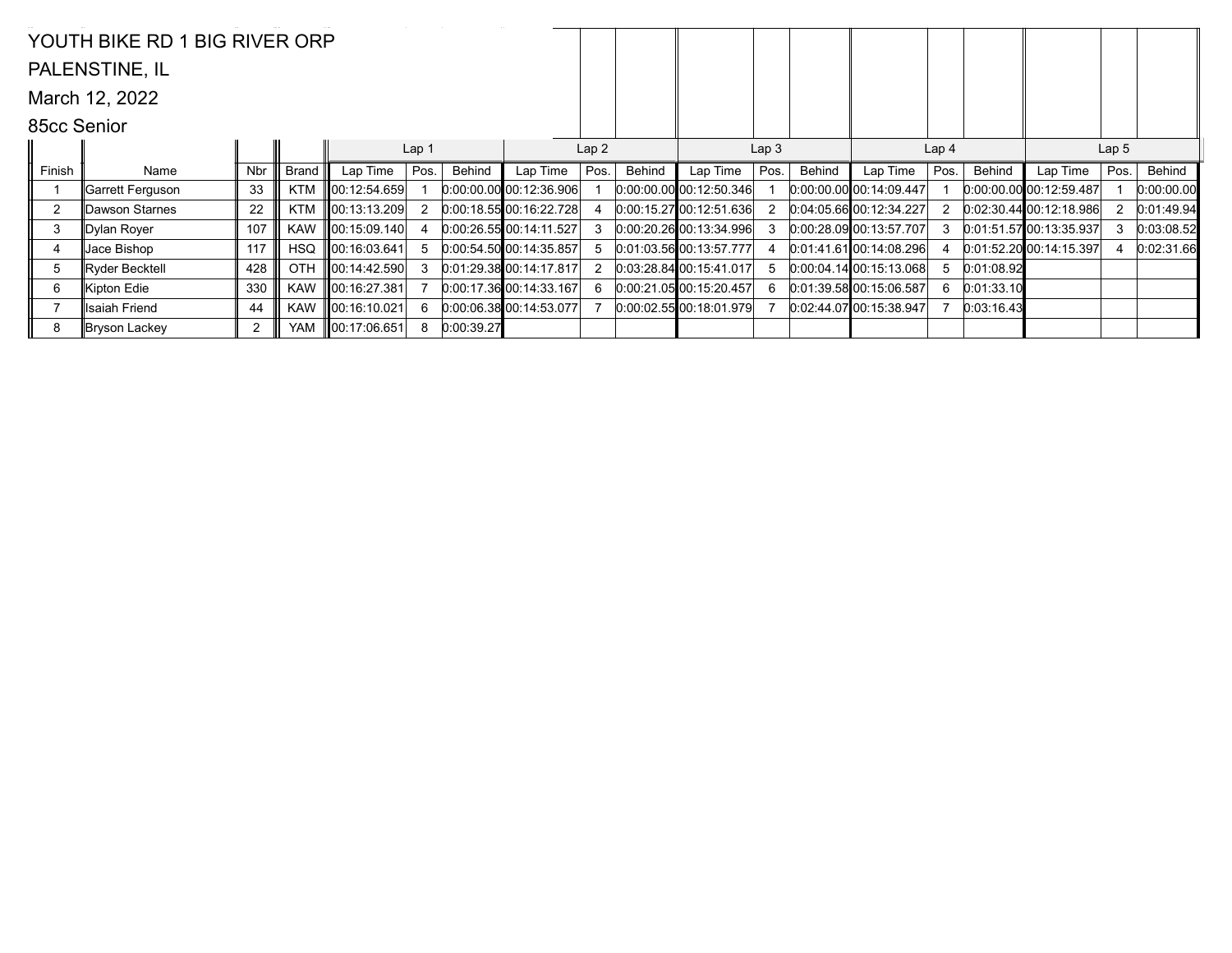|             | YOUTH BIKE RD 1 BIG RIVER ORP |     |            |                    |                  |        |                         |      |            |                         |                  |        |                         |                  |            |          |                  |        |
|-------------|-------------------------------|-----|------------|--------------------|------------------|--------|-------------------------|------|------------|-------------------------|------------------|--------|-------------------------|------------------|------------|----------|------------------|--------|
|             | PALENSTINE, IL                |     |            |                    |                  |        |                         |      |            |                         |                  |        |                         |                  |            |          |                  |        |
|             | March 12, 2022                |     |            |                    |                  |        |                         |      |            |                         |                  |        |                         |                  |            |          |                  |        |
| 85cc Junior |                               |     |            |                    |                  |        |                         |      |            |                         |                  |        |                         |                  |            |          |                  |        |
|             |                               |     |            |                    | Lap <sub>1</sub> |        |                         |      | Lap2       |                         | Lap <sub>3</sub> |        |                         | Lap <sub>4</sub> |            |          | Lap <sub>5</sub> |        |
| Finish      | Name                          | Nbr | Brand      | Lap Time           | Pos.             | Behind | Lap Time                | Pos. | Behind     | Lap Time                | Pos.             | Behind | Lap Time                | Pos.             | Behind     | Lap Time | Pos.             | Behind |
|             | Landon Henry                  | 324 |            | KTM 00:19:29.753   |                  |        | 0:01:55.89 00:17:29.988 |      |            | 0.01.28.28 00.18.34.129 |                  |        | 0.00.00.00000001831.729 |                  | 0:00:00.00 |          |                  |        |
|             | Aaron Pixley                  | 799 | <b>KAW</b> | $\ 00:17:33.862\ $ |                  |        | 0.00.00.00 00.17.57.598 |      | 0:00:00.00 |                         |                  |        |                         |                  |            |          |                  |        |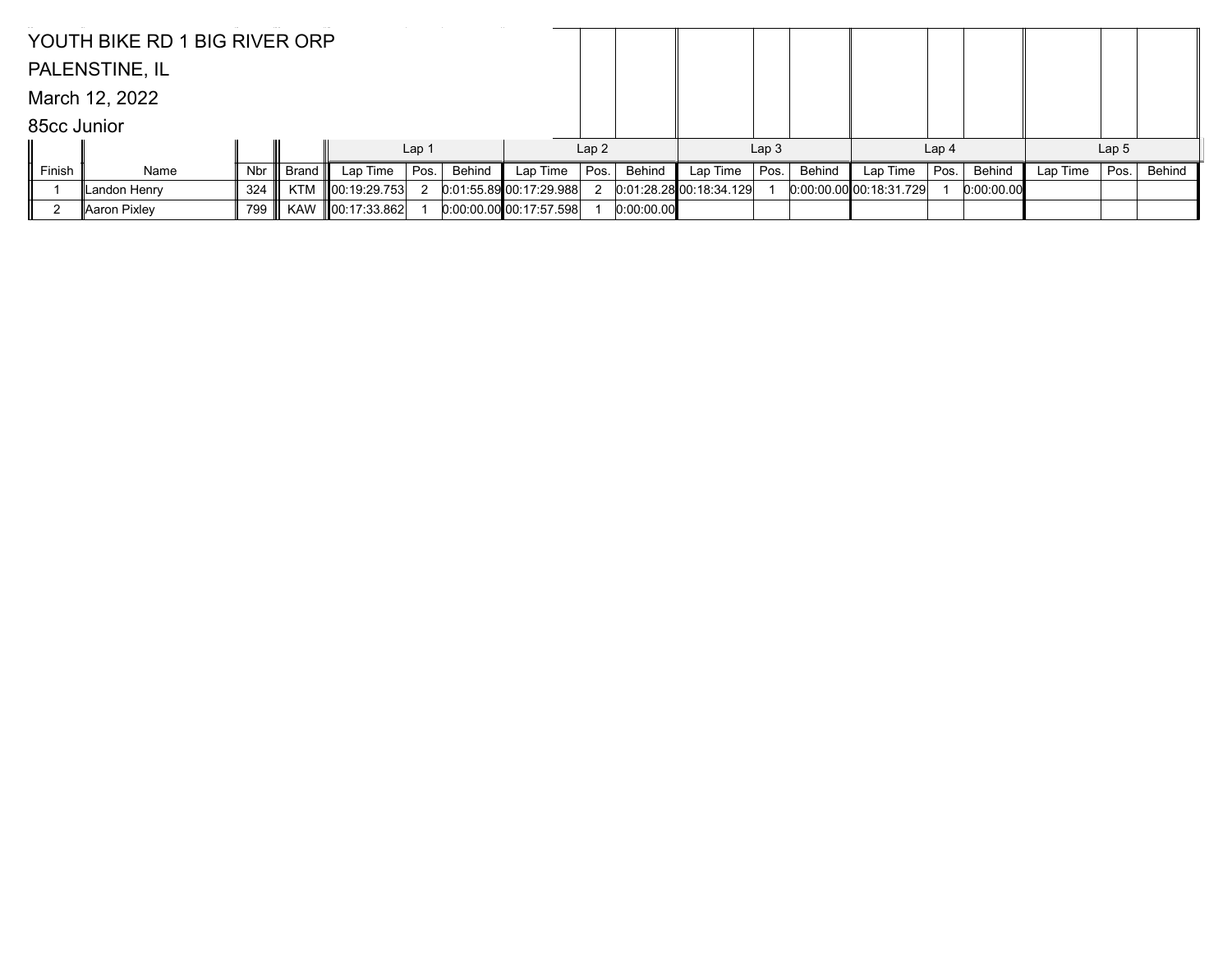|        | YOUTH BIKE RD 1 BIG RIVER ORP |     |            |                    |                  |        |                           |      |        |                                 |                  |        |                           |                  |               |                             |                  |            |
|--------|-------------------------------|-----|------------|--------------------|------------------|--------|---------------------------|------|--------|---------------------------------|------------------|--------|---------------------------|------------------|---------------|-----------------------------|------------------|------------|
|        | PALENSTINE, IL                |     |            |                    |                  |        |                           |      |        |                                 |                  |        |                           |                  |               |                             |                  |            |
|        | March 12, 2022                |     |            |                    |                  |        |                           |      |        |                                 |                  |        |                           |                  |               |                             |                  |            |
| 65cc   |                               |     |            |                    |                  |        |                           |      |        |                                 |                  |        |                           |                  |               |                             |                  |            |
|        |                               |     |            |                    | Lap <sub>1</sub> |        |                           | Lap2 |        |                                 | Lap <sub>3</sub> |        |                           | Lap <sub>4</sub> |               |                             | Lap <sub>5</sub> |            |
| Finish | Name                          | Nbr | Brand III  | Lap Time           | Pos.             | Behind | Lap Time                  | Pos. | Behind | Lap Time                        | Pos.             | Behind | Lap Time                  | Pos.             | <b>Behind</b> | Lap Time                    | Pos.             | Behind     |
|        | $\ $ Tryp Hix                 | 414 | KTM        | $\ 00:15:23.061\ $ |                  |        | $0:00:00.00$ 00:15:21.827 |      |        | $[0:00:00:00]$ $[00:13:46:347]$ |                  |        | $0:00:00.00$ 00:14:07.556 |                  |               | $[0:00:00.00]$ 00:14:01.657 |                  | 0:00:00.00 |
|        | ∥Roscoe Hoover                | 14  | <b>KAW</b> | $\ 00:22:52.094\ $ |                  |        | $0.07:29.03$ 00:14:54.757 |      |        | 0.07.01.96 00.14.49.008         |                  |        | $0.08:04.62$ 00:14:53.507 |                  | 0:08:50.57    |                             |                  |            |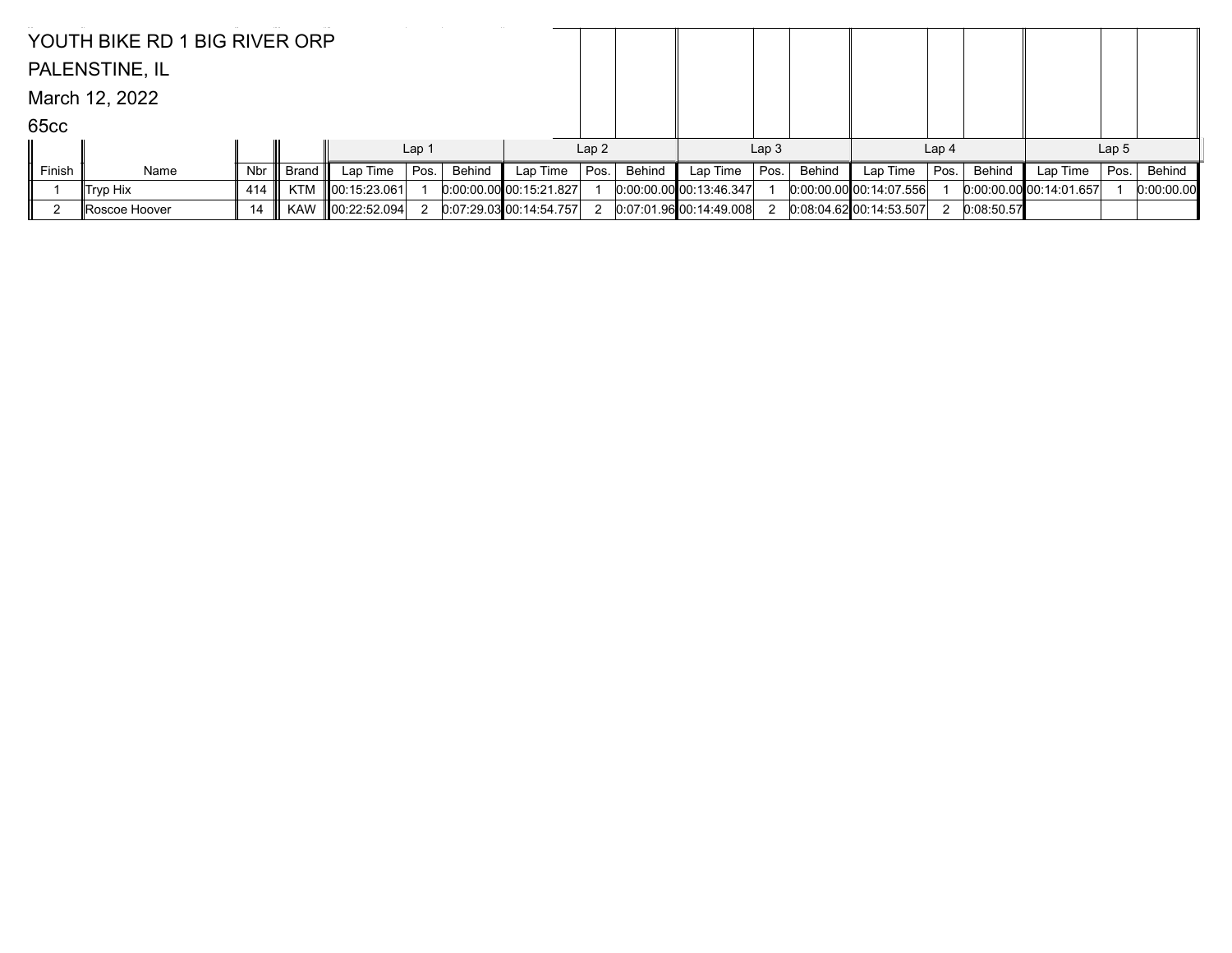|        | YOUTH BIKE RD 1 BIG RIVER ORP |     |         |                    |      |        |                         |      |        |                           |                  |        |                           |                  |            |          |                  |        |
|--------|-------------------------------|-----|---------|--------------------|------|--------|-------------------------|------|--------|---------------------------|------------------|--------|---------------------------|------------------|------------|----------|------------------|--------|
|        | PALENSTINE, IL                |     |         |                    |      |        |                         |      |        |                           |                  |        |                           |                  |            |          |                  |        |
|        | March 12, 2022                |     |         |                    |      |        |                         |      |        |                           |                  |        |                           |                  |            |          |                  |        |
| Girls  |                               |     |         |                    |      |        |                         |      |        |                           |                  |        |                           |                  |            |          |                  |        |
|        | Lap2<br>Lap <sub>1</sub>      |     |         |                    |      |        |                         |      |        |                           | Lap <sub>3</sub> |        |                           | Lap <sub>4</sub> |            |          | Lap <sub>5</sub> |        |
| Finish | Name                          | Nbr | Brand I | Lap Time           | Pos. | Behind | Lap Time                | Pos. | Behind | Lap Time                  | Pos.             | Behind | Lap Time                  | Pos.             | Behind     | Lap Time | Pos.             | Behind |
|        | ∣Jordyn Bell                  | 196 | YAM     | $\ 00:17:56.422\ $ |      |        | 0.00.00.00000:18.25.589 |      |        | $0:00:00.00$ 00:16:51.748 |                  |        | $0.00.00.00$ 00:16:46.408 |                  | 0:00:00.00 |          |                  |        |